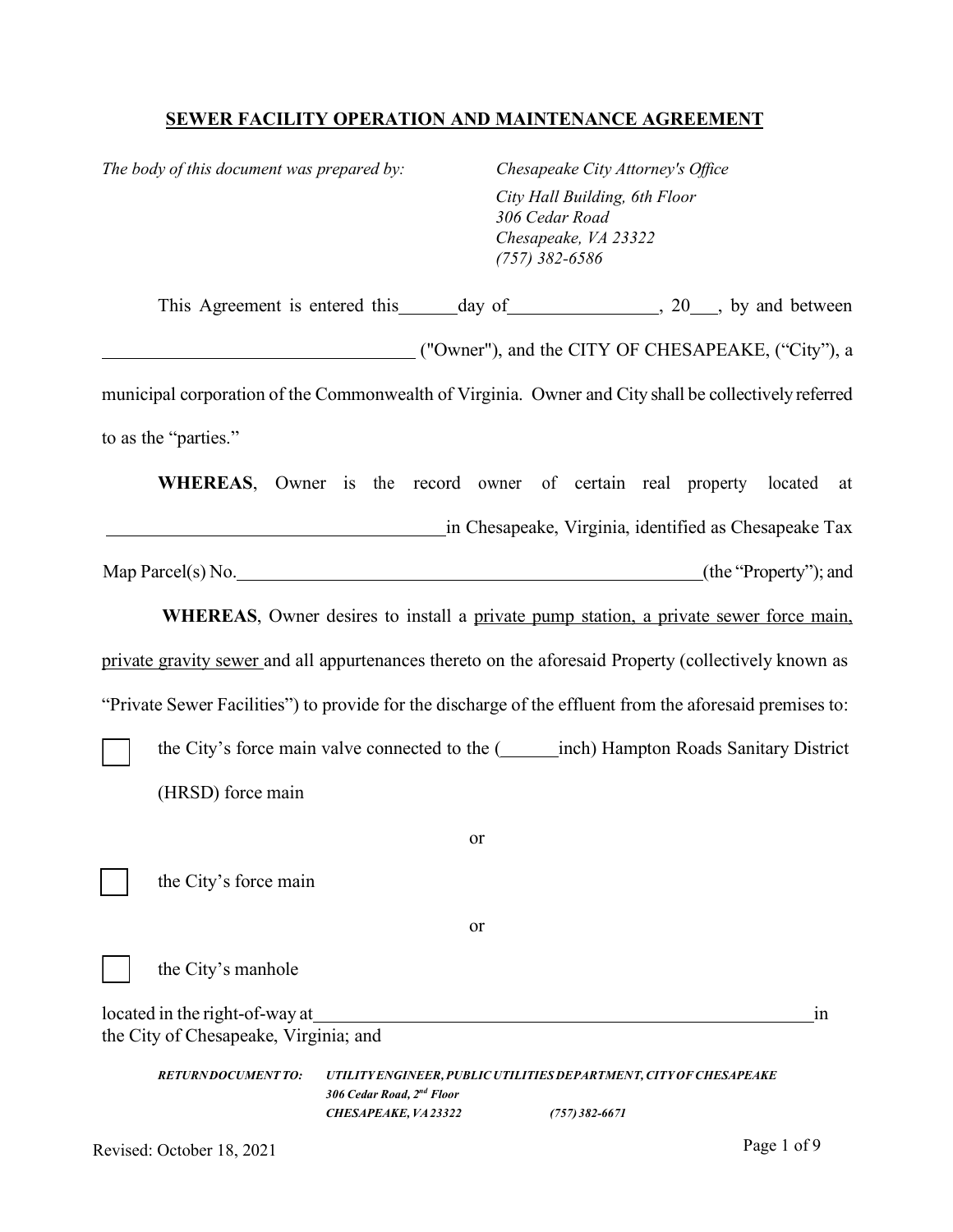|                | Sewer Facility Operation and Maintenance Agreement |  |
|----------------|----------------------------------------------------|--|
| Owner          |                                                    |  |
| Tax Map Number |                                                    |  |
| Dated          | 20                                                 |  |

**WHEREAS**, the City and Owner wish to set forth the agreed upon terms and conditions in this Agreement, which concerns the installation, operation and maintenance of the Private Sewer Facilities.

**NOW, THEREFORE,** for and in consideration of the mutual promises contained herein and for other good and valuable consideration, the sufficiency of which is acknowledged, the parties agree as follows:

1. TERM:

The City shall allow the Owner to discharge effluent through the Owner's Private Sewer Facilities and into the City's force main connected to the Hampton Roads Sanitation District ("HRSD") force main or the City's manhole, as long as the following conditions are satisfied: (i) City and HRSD facilities remain in service and available; (ii) City and HRSD facilities have sufficient capacity to convey the discharge of effluent from Owner's Private Sewer Facilities; (iii) the Owner has not caused or allowed any other connections of a private sewer force main, pump station or private gravity sewer to City and HRSD Facilities without the prior express written consent of the City; and (iv) Owner has not breached any term in this Agreement.

The commencement date upon which such right is granted shall be the date of the last authorized signature (the "Term").

## 2. OWNER'S RESPONSIBILITIES:

(i) Owner, its successors, heirs, and assigns shall, at its own cost and at no cost to the City or HRSD, assume all responsibility and liability for the installation, operation, maintenance, design, repair and replacement of the Private Sewer Facilities, including, but not limited to, those placed in the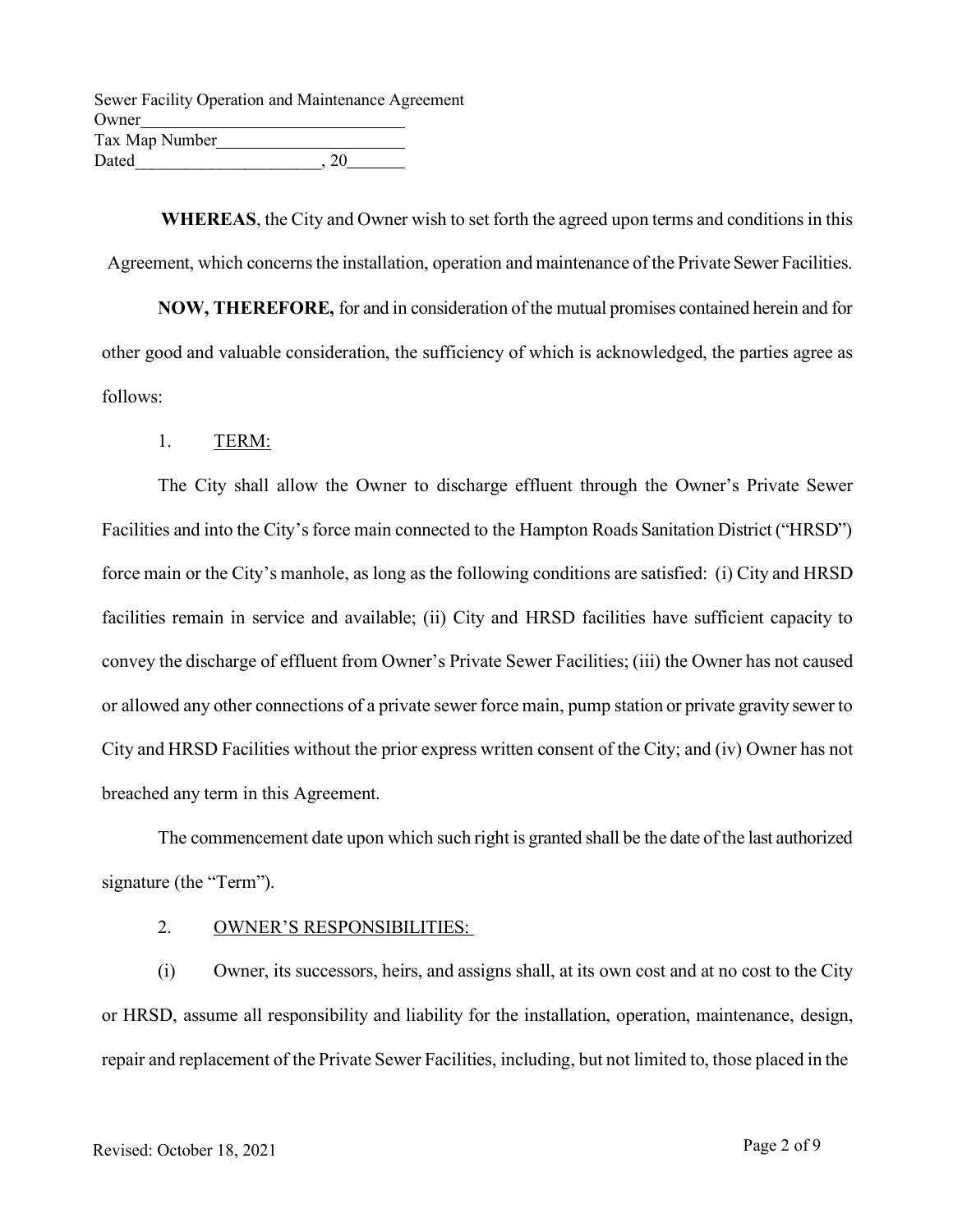|                | Sewer Facility Operation and Maintenance Agreement |  |
|----------------|----------------------------------------------------|--|
| Owner          |                                                    |  |
| Tax Map Number |                                                    |  |
| Dated          | 20                                                 |  |

City's right-of-way;

(ii) Owner shall cause the plans and specifications for its private utility improvements, including, but not limited to, the Private Sewer Facilities, which it intends to be placed within the City's rights-of-way, to be reviewed and approved by the Departments of Development & Permits and Public Utilities. Owner shall further meet the requirements set forth in the Public Facilities Manual prior to any work being performed. Additionally, Owner shall, prior to the start of any work, apply for a permit for any and all work that will affect the City's right-of-way. The City's approval of right-ofway permit (the "Permit") will not be unreasonably withheld, conditioned or delayed.

Owner further agrees that it is familiar with, accepts, and is bound by all requirements, conditions and provisions of the Permit, as well as the following conditions:

- a. The Owner agrees to later relocate or alter all installations interfering with future construction of the right-of-way or other publicly owned facilities without cost to the City. In such event, the relocation or alteration will be made by the City at the Property Owner's expense.
- b. All underground utilities installed pursuant to a right-of-way permit, which cannot accurately be located by ground level visual markers or by magnetic detectors, must be marked by trace wire and a magnetic responsive tape installed directly over such Private Sewer Facilities, which must be a minimum of eighteen (18) inches under the permanent ground level.
- c. The Owner accepts responsibility for the determination of the location and protection of any pre-existing public or private underground utilities and drainage systems. The Owner shall further accept full responsibility for any damage to such underground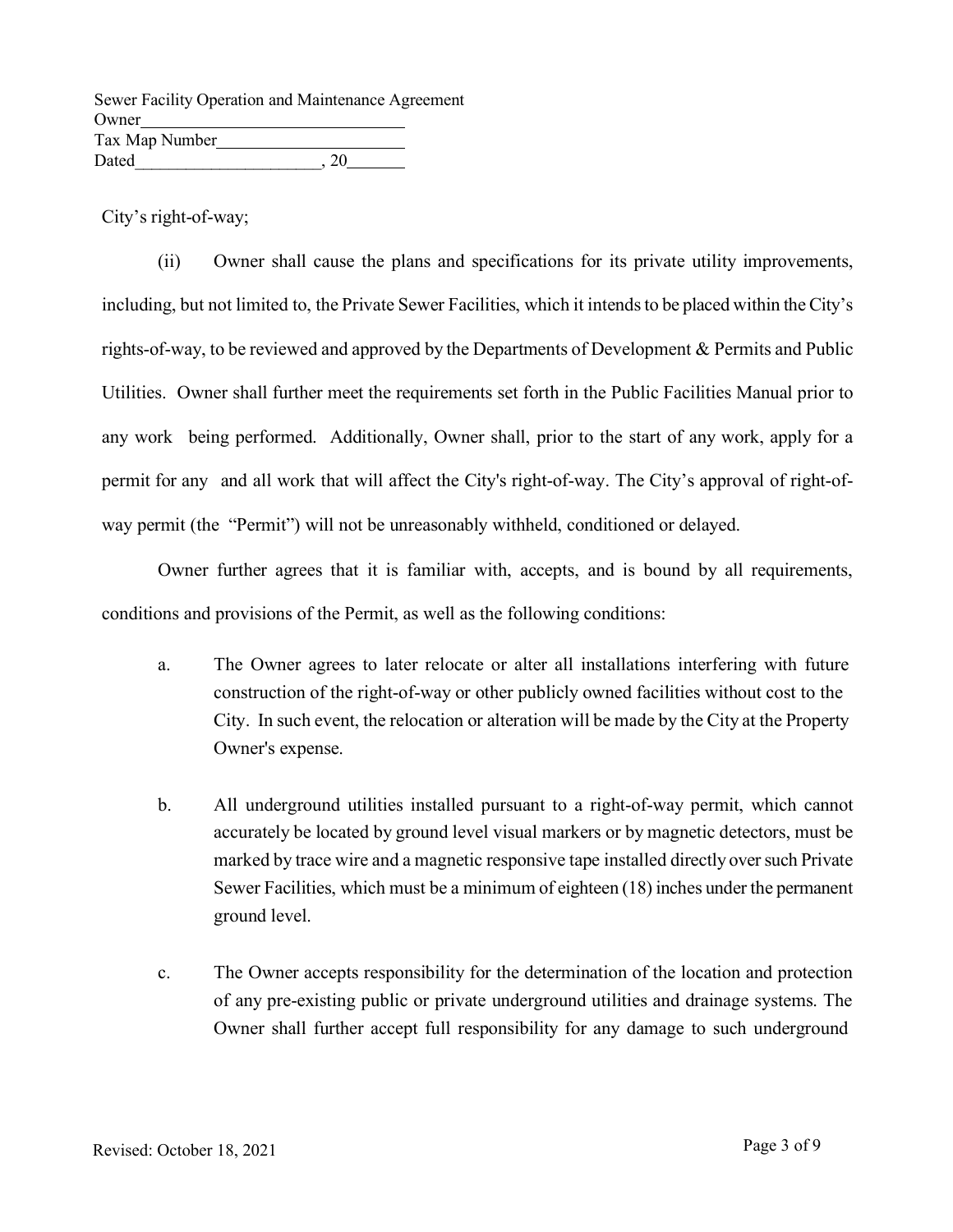|                | Sewer Facility Operation and Maintenance Agreement |  |
|----------------|----------------------------------------------------|--|
| Owner          |                                                    |  |
| Tax Map Number |                                                    |  |
| Dated          | 20                                                 |  |

utilities and systems and shall hold the City harmless by accepting liability for the full cost incurred in repair of any damages caused by the Owner's Facilities, and the installation, repair and maintenance thereof.

- d. Owner, before the sale of the Property, shall provide a copy of this Agreement to any prospective purchaser of the Property. The City shall require evidence that Owner has provided said copy before it will authorize activation of the Private Sewer Facilities.
- (iii) Owner shall timely obtain all necessary approvals, including any approvals required by

the Virginia Department of Health and the Department of Environmental Quality, for construction and operation of the Private Sewer Facilities. Owner shall also meet all applicable local, state and federal laws and regulations pertaining to construction, maintenance and/or operation of the Private Sewer Facilities.

(iv) Owner shall, prior to plan approval, obtain HRSD flow certification and written confirmation from HRSD that HRSD will accept the flows from the Private Sewer Facilities. Owner shall provide the City with a copy of the flow certification and written confirmation from HRSD immediately upon its receipt of the same.

(v) Owner represents and warrants that all utility improvements, including, the Private Sewer Facilities, will be constructed, designed and installed in accordance with the City's Master Utility Plan.

(vi) Owner shall timely pay all appropriate fees and service charges that are required by City Ordinance.

(vii) Owner shall reimburse the City for any and all reasonable costs, labor, charges, and expenses associated with the City's excavation and investigation of leaking private facilities located in the public right-of-way that are determined by the City to be owned, maintained and operated by Owner.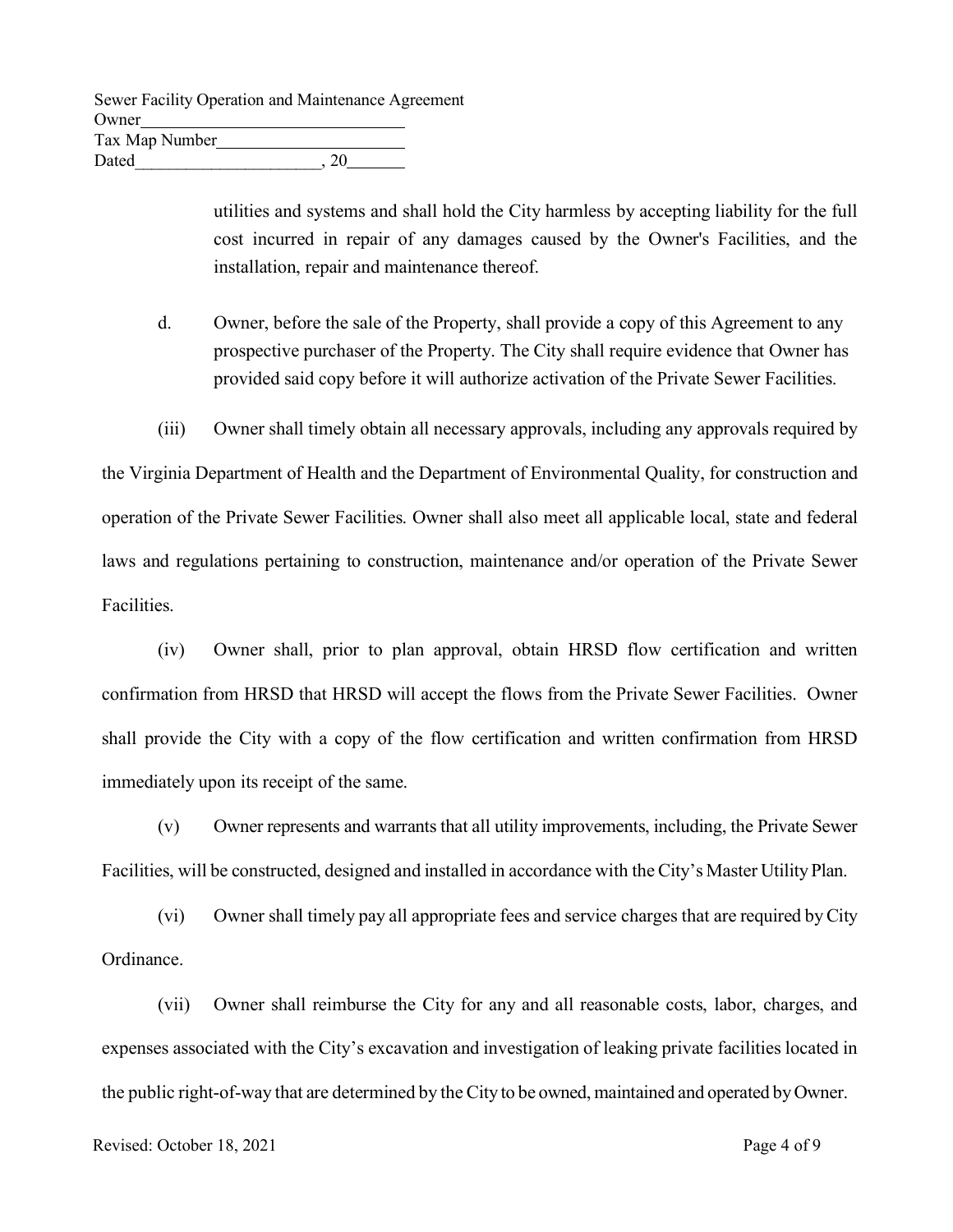|                | Sewer Facility Operation and Maintenance Agreement |  |
|----------------|----------------------------------------------------|--|
| Owner          |                                                    |  |
| Tax Map Number |                                                    |  |
| Dated          | 20                                                 |  |

(viii) Owner shall be liable to the City for all costs, fines, charges, fees and expenses associated with, arising out of or related to the City's response to any calls to the Department requesting the City to contain, remove, sanitize or clean-up any effluent discharged from leaks or damaged private force main or private facilities and Owner shall be liable to the City for any and all reasonable repairs made to Owner's private force main and/or private facilities, and shall indemnify the City, its departments, employees, representatives and officials from and against any and all claims based on any theory of liability, including, but not limited to, property damage, personal injury or death, reasonable attorney's fees, costs and expenses.

(ix) Owner shall abide by all terms and conditions in the City's Private Pump Station Policy No. 20.07, as amended from time to time by the Department at its sole and absolute discretion.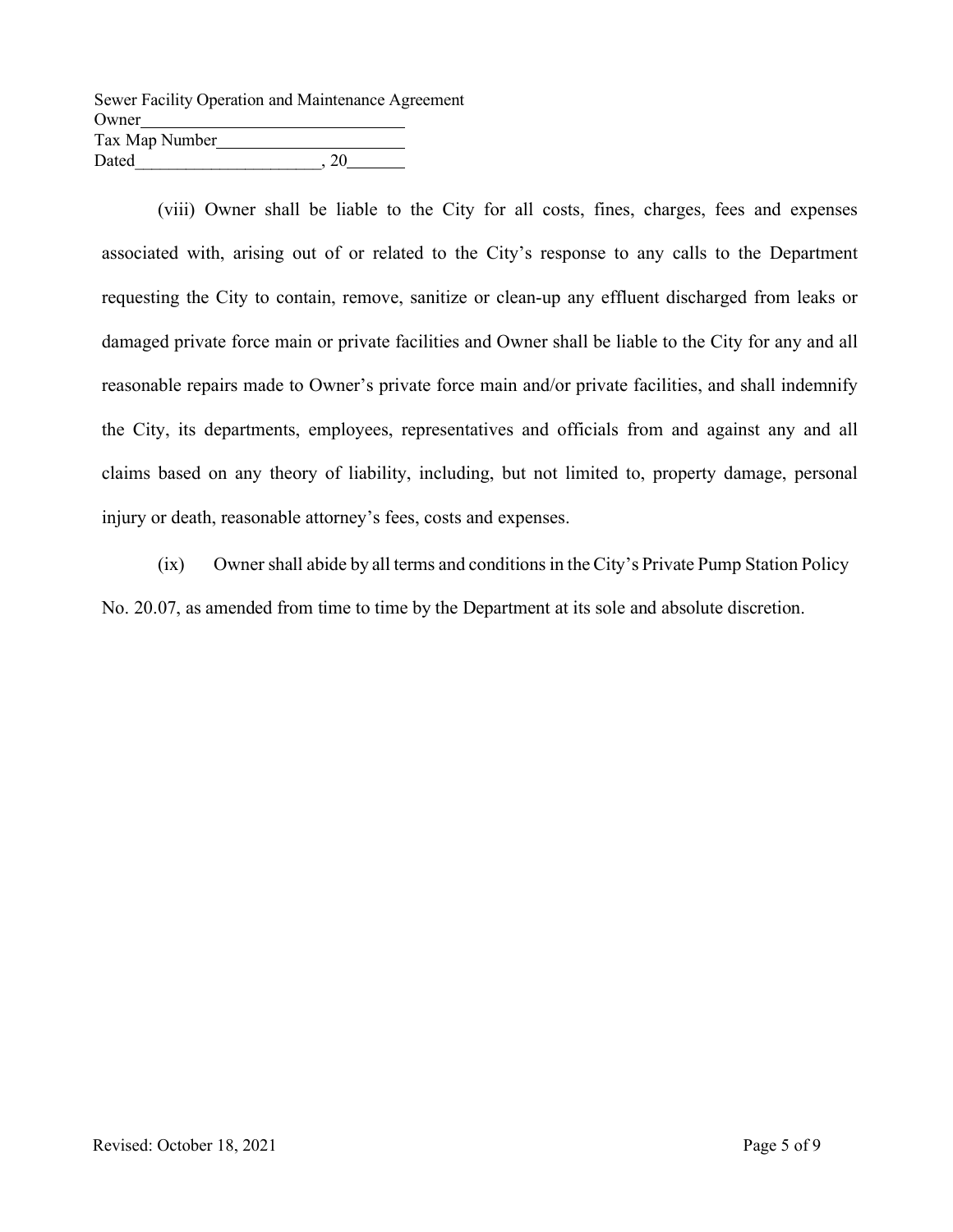|                | Sewer Facility Operation and Maintenance Agreement |  |
|----------------|----------------------------------------------------|--|
| Owner          |                                                    |  |
| Tax Map Number |                                                    |  |
| Dated          | 20                                                 |  |

#### 3. CITY'S RESPONSIBILITIES:

The City's sole responsibility is that it shall, provided that all conditions precedent have been fully satisfied to the sole discretion of the City, allow the Private Sewer Facilities to discharge into the City's force main valve connected to the (**inch**) Hampton Roads Sanitary District (HRSD) force main

|                                | <sub>or</sub> |        |
|--------------------------------|---------------|--------|
| the City's force main          |               |        |
|                                | <sub>or</sub> |        |
| the City's manhole             |               |        |
| located in the right-of-way at |               | in the |

### City of Chesapeake, Virginia; and

It is expressly understood by the Parties, that the City shall not be responsible for any cost, fees, expenses, or parts thereof, for the design, construction, installation, maintenance, operation, use, damage or repair of any kind and for whatever reason of Owner's private sewer utility improvements, including, its Private Sewer Facilities.

#### 4. INDEMNIFICATION:

Owner, its successors, heirs and assigns, agree to now and forever, save, indemnify, defend and hold harmless the City, its officials, employees and agents, from and against any and all claims based on any theory of liability, including, but not limited to, claims for damages, fees, charges, penalties, fines, costs, personal injury, death or arising from the design, operation, malfunction, stoppage, leakage, breakage, maintenance, relocation, replacement, removal or abandonment of HRSD's and/or the City's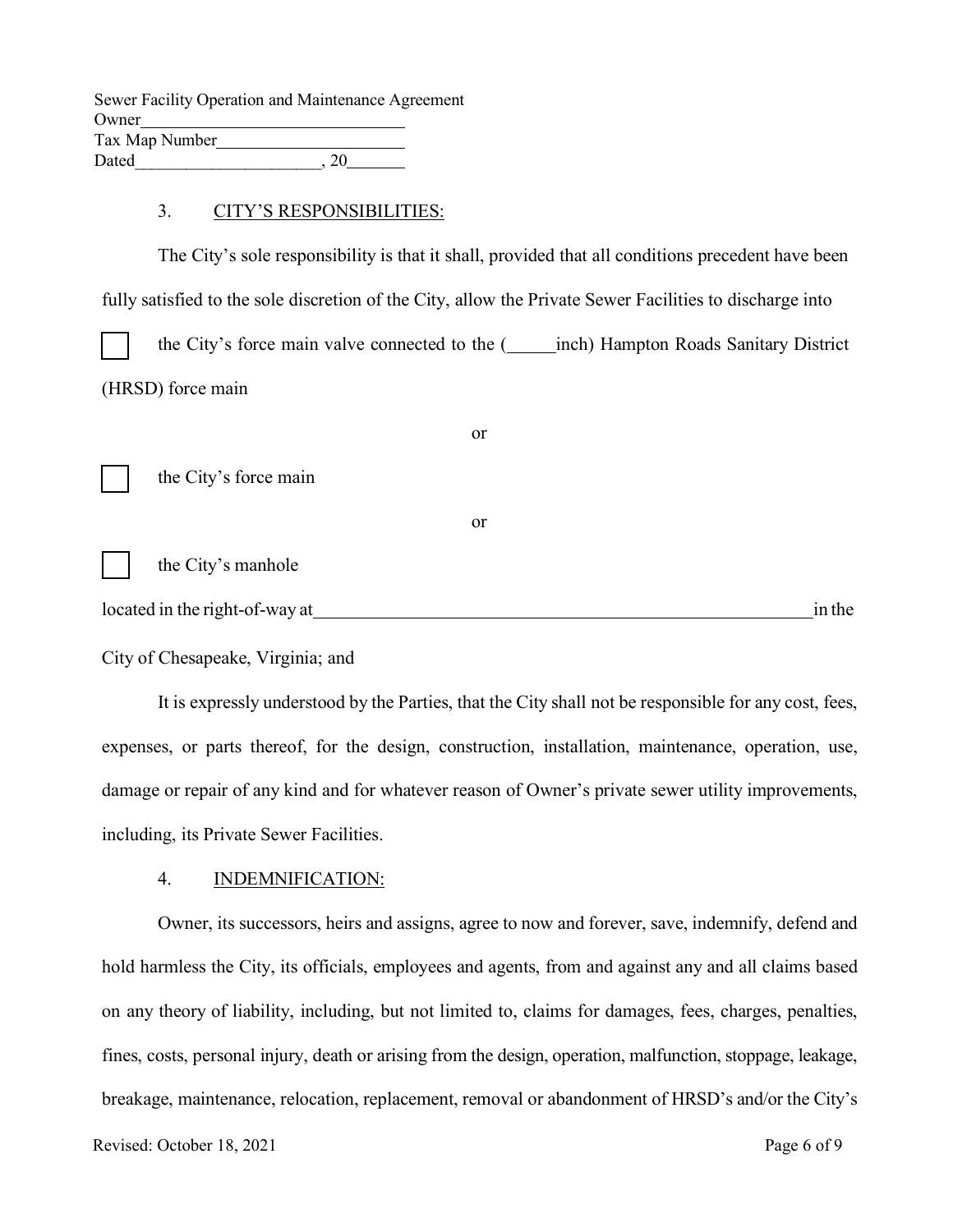|                | Sewer Facility Operation and Maintenance Agreement |  |
|----------------|----------------------------------------------------|--|
| Owner          |                                                    |  |
| Tax Map Number |                                                    |  |
| Dated          | $\cdot$ 20                                         |  |

facilities.

Owner, its successors, heirs, and assigns further agree to now and forever save, indemnify, defend and hold harmless the City, its officials, employees and agents, from and against any and all claims, damages, fees, charges, penalties, fines, costs and liabilities arising from or related to this Agreement, or alleged to arise from, or in any way relating to, the design, installation, operation, malfunction, stoppage, leakage, breakage, maintenance, relocation, replacement, removal or abandonment of the Private Sewer Facilities, and from and against any and all claims for damages, penalties, fines, fees, costs and claims relating to environmental pollution and unlawful discharges of sewage resulting from or relating to the operation, malfunction, leakage or breakage of the Private Sewer Facilities.

### 5. UNAUTHORIZED CONNECTION STRICTLY PROHIBITED:

Owner understands and agrees that no other pump station or sewer line from any other parcel of land may connect to the Private Sewer Facilities without the prior written consent of the City's Department of Public Utilities. It is further understood and agreed that no subdivided or re-subdivided parcel, or any development that touches or concerns the Property, shall utilize the Private Sewer Facilities without the prior written consent of the City's Department of Public Utilities. Such prior written consent under this paragraph, if given, shall be within the sole discretion of the City's Department of Public Utilities.

### 6. MANDATORY CONNECTION TO CITY SEWER SYSTEM:

Owner shall cause the Property to be connected to the City's gravity sewer or force main and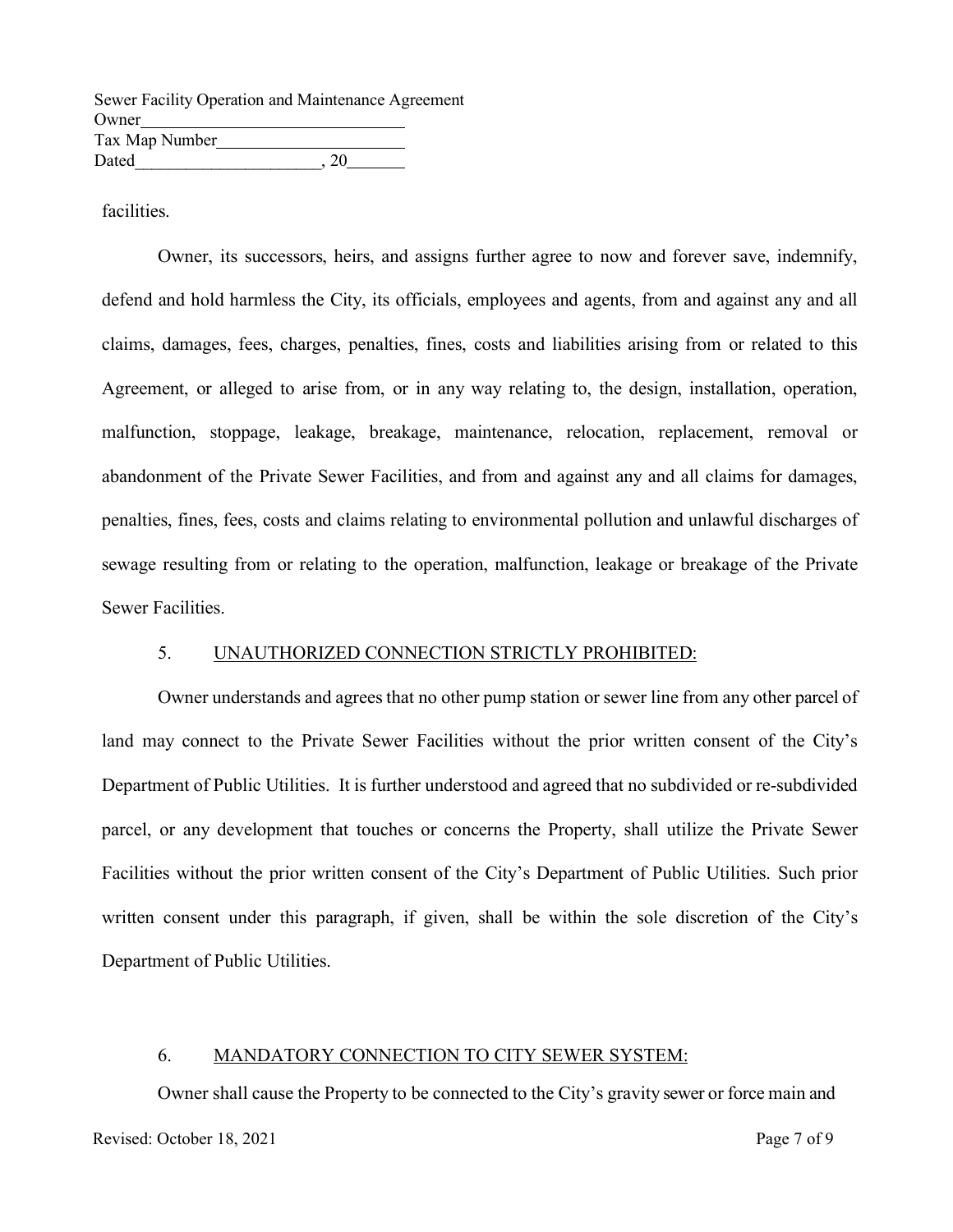Sewer Facility Operation and Maintenance Agreement Owner Tax Map Number Dated  $, 20$ 

the City's sewer utility improvements when the same becomes available to the Property at the discretion of the Public Utilities Director or designee. Owner shall at that time be required to pay all applicable fees or charges related thereto, including, but not limited to, pro rata fees or charges for off-site utility improvements pursuant to Chesapeake City Code Section 70-123, as amended.

## 7. MISCELLANEOUS:

This Agreement shall be binding on Owner, its heirs, successors and assigns and shall run with the land currently identified as Chesapeake Tax Map Parcel No. *Calculation Containers*,  $\frac{1}{2}$ ,  $\frac{1}{2}$ except for any portion(s) thereof which are dedicated to the City of Chesapeake.